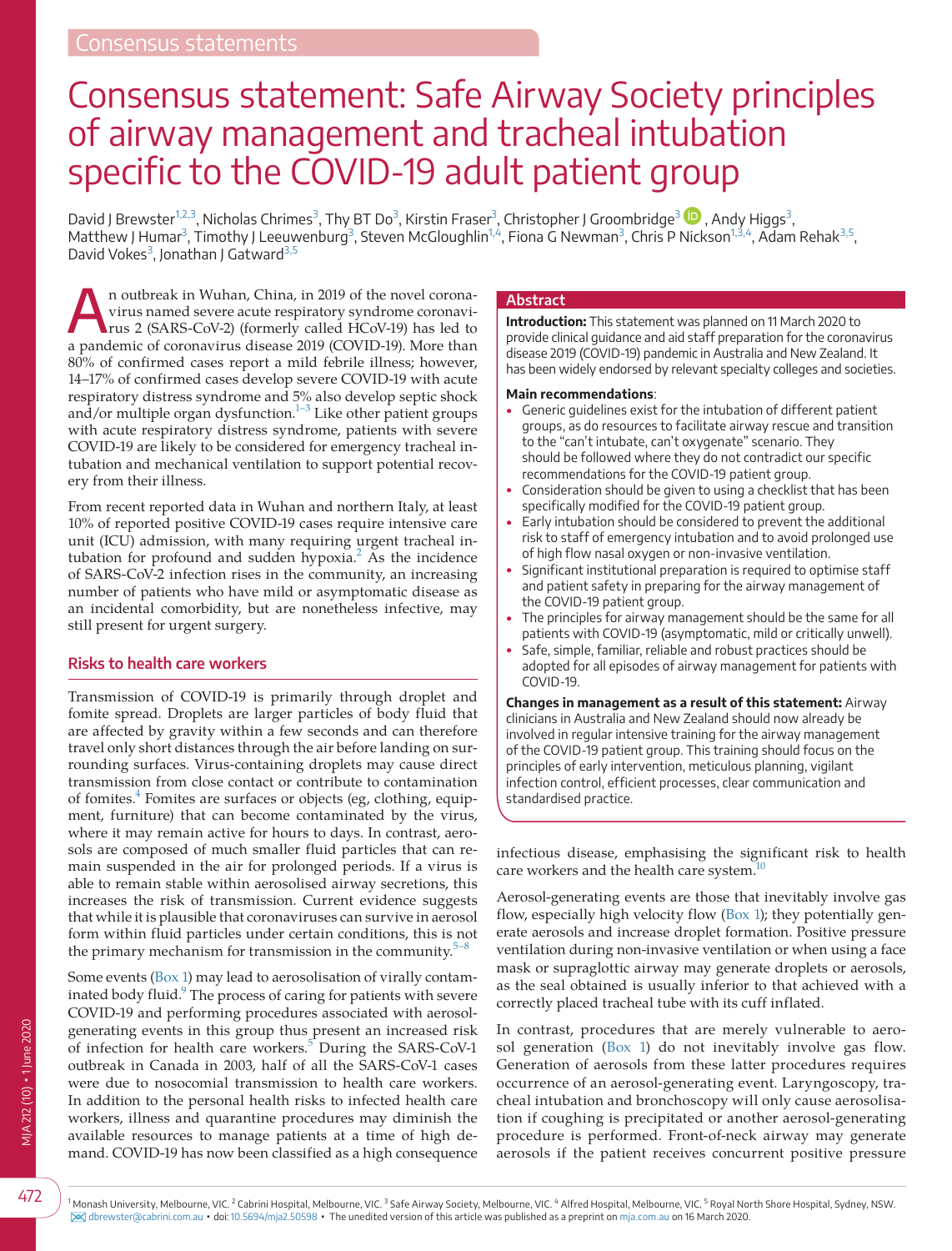<span id="page-1-0"></span>

| 1 Sources of potential aerosol generation during airway<br>management                                                     |                                                                                                                                                                                                                                                                                                                                               |
|---------------------------------------------------------------------------------------------------------------------------|-----------------------------------------------------------------------------------------------------------------------------------------------------------------------------------------------------------------------------------------------------------------------------------------------------------------------------------------------|
|                                                                                                                           | <b>Sources</b>                                                                                                                                                                                                                                                                                                                                |
| Aerosol-generating<br>events                                                                                              | Coughing/sneezing/expectorating<br>Non-invasive ventilation or positive pressure<br>$\bullet$<br>ventilation with inadequate seal*<br>High flow nasal oxygen<br>• Jet ventilation<br>Delivery of nebulised or atomised<br>medications via simple face mask<br>• Cardiopulmonary resuscitation (before<br>intubation)<br>• Tracheal extubation |
| Procedures vulnerable<br>to aerosol generation<br>(increased risk of<br>association with<br>aerosol-generating<br>events) | • Tracheal suction (without a closed system)<br>Laryngoscopy<br>• Tracheal intubation<br>Bronchoscopy/gastroscopy<br>Front-of-neck airway procedures (including<br>tracheostomy, cricothyroidotomy)                                                                                                                                           |
| tube > supraglottic airway > face mask. $\blacklozenge$                                                                   | NIV = non-invasive ventilation. $*$ The reliability of the seal is greatest with tracheal                                                                                                                                                                                                                                                     |

ventilation from above. Many of these precipitating events can therefore be prevented by adequate neuromuscular blockade and avoiding concurrent aerosol-generating procedures, such that, if performed properly and without complications, they may not generate aerosols.

The process of airway management is a period of increased risk for aerosol-based transmission for the following reasons:

- the patient may become agitated or combative due to hypoxia;
- the patient's mask must be removed;
- clinicians are near the patient's airway;
- laryngoscopy and intubation are vulnerable to aerosol generation; and
- aerosol-generating events are more likely.

It is crucial to minimise the risk of aerosol-generating events during airway management. [Box 2](#page-1-1) outlines the risk factors for aerosol generation during airway management and associated protective strategies that can be adopted to mitigate them.

Coronaviruses are smaller than the minimum sized particles that most so-called viral filters and masks are able to remove. However, the particles of respiratory secretions with which coronaviruses are associated when in aerosol form are larger and able to be filtered by these devices. Therefore, in this statement, reference to viral filters or masks refers to their ability to filter aerosolised respiratory secretions that potentially contain the virus, rather than the ability to filter the virus itself.

## **Non-invasive ventilation and high flow nasal oxygen therapy**

It is beyond the scope of this article to discuss the efficacy of non-invasive ventilation and high flow nasal oxygen therapy for the treatment of respiratory failure in patients with COVID-19. We recommend seeking guidance from the current version of the *Australian and New Zealand Intensive Care Society (ANZICS) COVID-19 guidelines*. [11](#page-8-6)

However, in order to make the recommendations below, we have considered the risks and benefits of these therapies as an

<span id="page-1-1"></span>

| 2 Risk factors for aerosol generation                    |                                                                                                                                                                                                                                                                                                                                                                                                                                                                                                                                                                                                                                                                       |
|----------------------------------------------------------|-----------------------------------------------------------------------------------------------------------------------------------------------------------------------------------------------------------------------------------------------------------------------------------------------------------------------------------------------------------------------------------------------------------------------------------------------------------------------------------------------------------------------------------------------------------------------------------------------------------------------------------------------------------------------|
| <b>Risk factor</b>                                       | Protective strategy                                                                                                                                                                                                                                                                                                                                                                                                                                                                                                                                                                                                                                                   |
| Coughing                                                 | Close contact aerosol protective PPE before<br>entering intubation room and getting near<br>patient's airway<br>Minimise interval between removal of patient's<br>protective mask and application of face mask<br>with viral filter<br>• Good seal with face mask with viral filter<br>• Ensure profound paralysis before instrumenting<br>airway (adequate dose and time for effect)<br>Managing tracheal extubation                                                                                                                                                                                                                                                 |
| Inadequate face<br>mask seal during<br>pre-oxygenation   | • Well fitting mask with viral filter<br>• Vice (V-E) grip<br>• Manual ventilation device with collapsible bag*<br>$ETO2$ monitoring to minimise duration for which<br>face mask is applied by identifying earliest<br>occurrence of adequate pre-oxygenation                                                                                                                                                                                                                                                                                                                                                                                                         |
| Positive pressure<br>ventilation with<br>inadequate seal | • Avoid positive pressure ventilation<br>• Good seal:<br>$\triangleright$ face mask - as above;<br>supraglottic airway - second generation,<br>×.<br>appropriate size, adequate depth of insertion,<br>$\text{cuff}$ inflation: $\textsuperscript{\dagger}$<br>$\triangleright$ ETT - confirm cuff below cords, cuff<br>manometry, meticulous securing of ETT;<br>$\triangleright$ manual ventilation device with collapsible bag<br>to gauge ventilation pressures;*<br>• airway manometry to minimise ventilation<br>presures;<br>$\triangleright$ minimise required ventilation pressures -<br>neuromuscular blockade, 45° head elevation,<br>oropharyngeal airway |
| High gas flows                                           | Avoid high flow nasal oxygen                                                                                                                                                                                                                                                                                                                                                                                                                                                                                                                                                                                                                                          |

EET = endotracheal tube; ETO<sub>2</sub> = end-tidal oxygen; PPE = personal protective equipment. \* Only beneficial for clinicians with prior familiarity with these devices. † Where applicable. ◆

adjunct to tracheal intubation. During the 2003 SARS outbreak, there were reports of significant transmission secondary to non-invasive ventilation.<sup>12</sup> Manikin studies suggest that dispersal of liquid from high flow nasal oxygen at 60 L/min is minimal and significantly less than that caused by coughing and sneezing, providing that nasal cannulae are well fitted.<sup>13,1</sup> Nevertheless, the risk to health care workers of aerosolisation remains unclear and will depend on many variables, including flow rates, ventilator pressures, patient coughing and cooperation, and the quality and fit of staff personal protective equipment (PPE).

Until further data become available, it should be assumed that non-invasive ventilation and high flow nasal oxygen are aerosolgenerating procedures. Patients receiving these therapies should be cared for in airborne isolation rooms and staff should wear close contact aerosol protective PPE (including N95/P2 masks) while in the patient's room.

# **Methods**

This statement was planned on 11 March 2020, when an urgent need for guidance in Australia and New Zealand for both clinical practice and staff preparation for the COVID-19 pandemic was identified.

The Safe Airway Society board assembled 14 experts from Australia and New Zealand to prepare the statement. They first reviewed the current literature on COVID-19 relevant to airway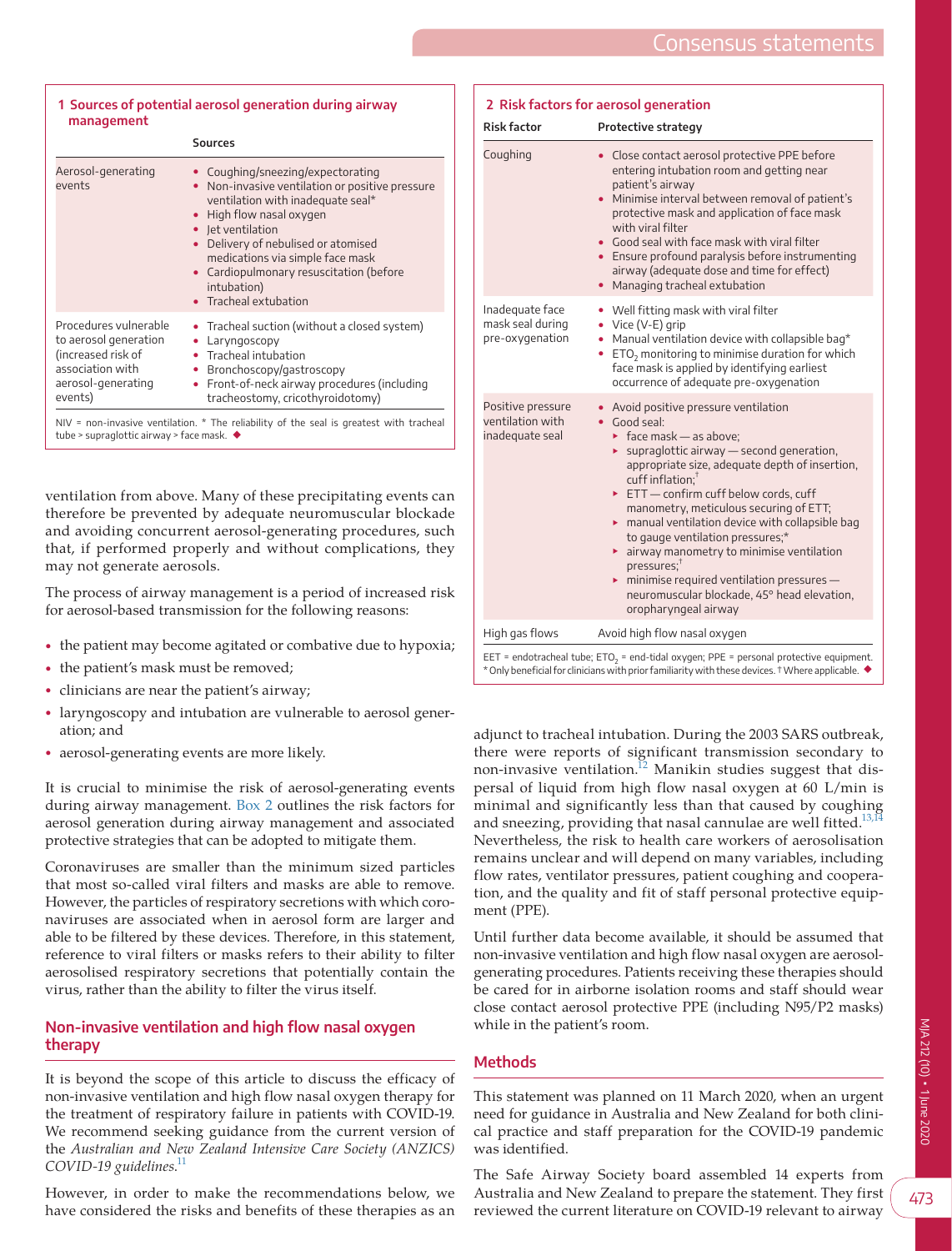# Consensus statements

practice, as well as relevant publications from the 2003 SARS epidemic. All recommendations were debated extensively. Some of the endorsing societies — ANZICS and the Australian Society of Anaesthetists — were consulted during the development of the document to allow external opinion. The recommendations in this document were primarily guided by expert opinion. It must be acknowledged that only weak evidence was available from the current COVID-19 pandemic at the time of the statement. Most articles reviewed were either observational data or opinion.

In recent weeks, a small number of articles, guidelines and flow diagrams have appeared to aid the airway management of patients with COVID-19, based mainly on recent experiences in China, Hong Kong and Italy.<sup>15,16</sup> We aim to rapidly distribute clear local recommendations to clinicians in emergency medicine, intensive care, anaesthesia and pre-hospital care in Australia and New Zealand to guide airway management of the adult COVID-19 patient group (patients with known or suspected COVID-19).

Specifically, we aim to:

- recommend routine airway management practices that should also be adopted in patients with COVID-19;
- recommend principles specific to the airway management practices for patients with COVID-19;
- recommend standard airway rescue practices that should also be adopted for patients with COVID-19;
- recommend a consistent but flexible approach to planned airway management practices in the COVID-19 patient group regardless of their location (pre-hospital, emergency department [ED], ICU, or operating theatre);
- recommend safe practices for unplanned episodes of airway management (eg, cardiac or respiratory arrest, other resuscitation scenarios) that may arise in any area; and
- seek endorsement and distribution of these guidelines by all relevant Australian and New Zealand societies and specialty colleges with an interest in airway management. A common approach will allow early education and simulation training for all staff. Early education is paramount to improving compliance with the techniques, particularly the use of PPE. A consistent approach will also improve safe and effective clinical practice during episodes of airway management involving collaboration between clinicians from multiple clinical disciplines, as well as for clinicians working between different sites.

Implementation of the guidance provided in this statement and its adjunctive materials may need to be adapted to local policies and resources.

It should be acknowledged that staff involved in the airway management of patients during the COVID-19 pandemic may have to deal with challenges such as variations to normal workflow, unfamiliar working environments, unfamiliar interprofessional teams, potential resource depletion, critically ill patients with limited physiological reserves, and clinician stress and fatigue.

## **General comments**

Generic guidelines already exist for the intubation of criti-cally ill patients and other patient groups.<sup>[17](#page-9-1)</sup> The appropriate guidelines should be followed where they do not contradict specific recommendations for the COVID-19 patient group (outlined below).

In addition, there are generic resources already available to facilitate airway rescue and transition to the "can't intubate, can't oxygenate" (CICO) scenario. $18,19$  Many of these algorithms are similar in content<sup>[20](#page-9-3)</sup> and should be followed where they do not contradict the specific recommendations for patients with COVID-19.

Furthermore, generic checklists available for the intubation of the critically ill patient should still be used as a minimum, but consideration should be given to using a checklist that has been specifically modified for patients with COVID-19.

Early intubation should be considered to prevent the additional risk to staff of emergency intubation during severe hypoxia or cardiac or respiratory arrest, and to avoid prolonged use of high flow nasal oxygen or non-invasive ventilation.

Significant institutional preparation is required to optimise staff and patient safety in preparing for the airway management of patients with COVID-19. In addition to clinical and support staff in the ICU, operating theatre and ED, extensive liaison will be required with multiple other stakeholders including, but not limited to, administration, infection control, engineering, sterilisation and equipment disposal services, and procurement and education units.

The principles for airway management outlined below should be the same for both the COVID-19 patient group with mild or asymptomatic disease requiring urgent surgery and for critically ill patients with acute respiratory distress syndrome.

## **Guiding principles**

The recommendations have been developed according to the following general principles, with the goal of maintaining staff safety while providing timely, efficient and effective airway management [\(Box 3\)](#page-2-0).

Standardised practice should be developed in accordance with the following criteria:

- safety choose options that will not expose patients or staff to unnecessary risk;
- $simplify$   $-$  straightforward solutions that can be executed efficiently;
- familiarity where possible, rely on existing techniques that are familiar to the relevant clinicians;
- reliability choose options that are known to be successful in the hands of the relevant clinicians; and
- robustness choose options that will continue to fulfil the above criteria in the face of foreseeable variations in patient characteristics, environment, and personnel and resources availability.
	- **3 Guiding principles for airway management of patients with coronavirus disease 2019 (COVID-19)**
	- Intensive training
- <span id="page-2-0"></span>• Early intervention
- Meticulous planning
- Vigilant infection control
- Efficient airway management processes
- Clear communication • Standardised practice

MJA 212 (10) ▪ 1 June 2020

VJA 212 (10) • 1 June 2020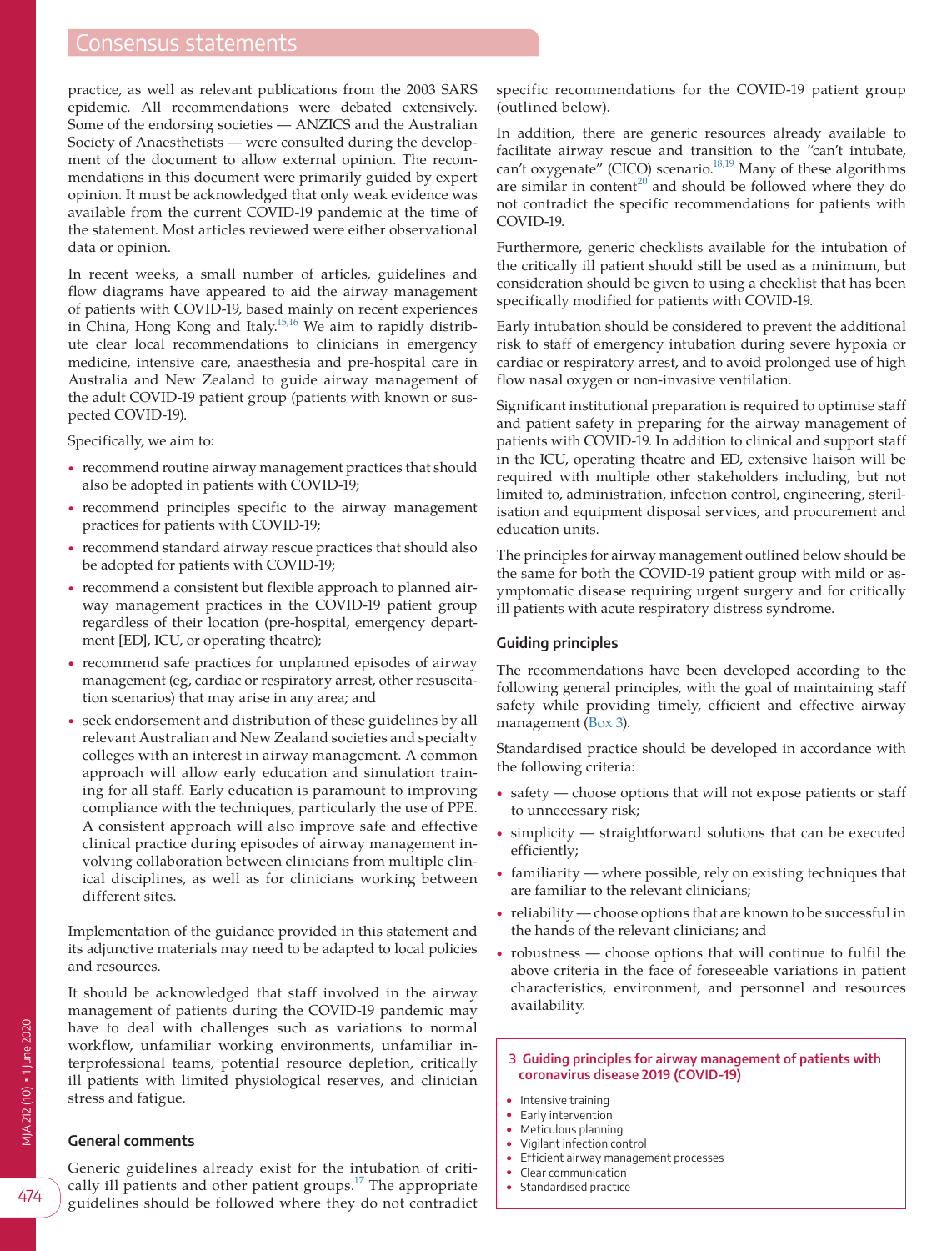## **Recommendations for airway management in patients with COVID-19**

## **Environment for airway management**

Negative pressure ventilation rooms with an anteroom are ideal to minimise exposure to aerosol and droplet particles. Where this is not feasible, normal pressure rooms with closed doors are recommended. Furthermore, positive pressure ventilation areas, which are common in operating theatres, should ideally be avoided (see below).

Some hospitals have created dedicated spaces for the planned airway management of patients with COVID-19 (eg, airborne infection isolation rooms). The resource and ergonomic advantages of this approach need to be balanced against the implications of transporting potentially infective patients around the hospital and of room cleaning between patients.

The decision to move a clinically stable patient between two clinical areas before airway management should primarily be based on whether the destination environment will provide a more controlled situation, better equipment and/or more experienced staff to make the process of airway management safer.

## **Equipment, monitoring and medications General principles**

When an equivalent disposable item of equipment is available, this is always preferred over reusable equipment. If disposable items are not considered equivalent, the time, resource and infection risk implications of employing reusable equipment should be considered on a case-by-case basis.

Allocation of dedicated items of reusable equipment for use in the COVID-19 patient group is preferred where feasible.

## **Oxygen delivery and ventilation equipment during pre-oxygenation**

Pre-oxygenation should be performed using a well fitting occlusive face mask attached to a manual ventilation device with an oxygen source.

A viral filter must be inserted between the face mask and the manual ventilation device to prevent circuit contamination and minimise aerosolisation in expired gas from non-rebreathing circuits. The viral filter should be applied directly to the face mask, as an increased number of connections between the face mask and the filter increase the opportunity for disconnection on the patient side.

An anaesthetic machine with a circle system, a hand-held circuit (eg, a Mapleson circuit) or a self-inflating bag valve mask attached to an occlusive face mask can be used as the manual ventilation device. While bag collapse when using Mapleson and circle systems provides a sensitive indication of face mask leaks (alerting to potential aerosolisation), this should only be a consideration for clinicians already familiar with these devices. For anaesthetists, manometry and end-tidal oxygen  $\rm (ETO_{2})$  monitoring are further advantages of using an anaesthetic machine for this purpose.

The rebreathing or non-rebreathing nature of the ventilation device should not be a consideration for any clinician group in choosing between these alternatives because once the viral filter is applied, no virus should enter the ventilation device. Hence, the most important factor in choosing between these devices is prior familiarity.

Non-rebreather masks (with a reservoir bag) provide suboptimal pre-oxygenation and promote aerosolisation and are not recommended for this purpose. Furthermore, nasal oxygen therapy (via standard or high flow nasal cannulae) should not be used during pre-oxygenation or for apnoeic oxygenation due to the risk to the intubation team.

## **Oxygen delivery and ventilation equipment after intubation**

Oxygenation and mechanical ventilation can be delivered using operating theatre anaesthetic machines or mechanical ventilators (in ICU or ED). While both machines have advantages and disadvantages, the choice will likely depend more on their availability and the location of patient care rather than on their individual characteristics.

## **Airway equipment**

To keep the main airway trolley outside the patient room, we recommend a pre-prepared COVID-19 intubation tray ([Box 4](#page-3-0)) or a dedicated COVID-19 airway trolley.

## **Supraglottic airways**

If a supraglottic airway is indicated, the use of a second generation device is recommended, as its higher seal pressure during positive pressure ventilation decreases the risk of aerosolisation of virus-containing fluid particles.

## **Videolaryngoscopy**

It is recognised that videolaryngoscopes are a limited resource in many settings. Where they can be accessed, they should be immediately available in the room during tracheal intubation. A videolaryngoscope should be dedicated for use in patients with COVID-19, where this is feasible, and disposable videolaryngoscope blades are preferred. Both Macintosh and hyperangulated blades should ideally be available — hyperangulated blades should only be used by airway operators who are proficient in their use.

#### **Suction**

Once the patient is intubated, closed suction systems should be used to minimise aerosolisation.

#### <span id="page-3-0"></span> **4 Suggested contents for the coronavirus disease 2019 (COVID-19) intubation tray**

- Macintosh videolaryngoscope (with blade sized to patient)
- Hyperangulated videolaryngoscope (if available, with blade sized to patient)
	- Macintosh direct laryngoscope (with blade sized to patient)
- Bougie/stylet\*
- 10 mL svringe • Tube tie
- Sachet lubricant
- Endotracheal tubes (appropriate size range for patient)
- Second generation supraglottic airway (sized to patient)
- Oropharyngeal airway and nasopharyngeal airway (sized to patient)
- Scalpel and bougie CICO rescue kit
- Large-bore nasogastric tube (appropriate size for patient) • Continuous waveform  $ETCO<sub>2</sub>$  cuvette or tubing<br>• Viral filter
- Viral filter
- In-line suction catheter

CICO = "can't intubate, can't oxygenate";  $ETCO<sub>2</sub>$  = end-tidal carbon dioxide. \* At least one pre-curved introducer (bougie/stylet) must be available for use with a hyperangulated videolaryngoscope blade. ◆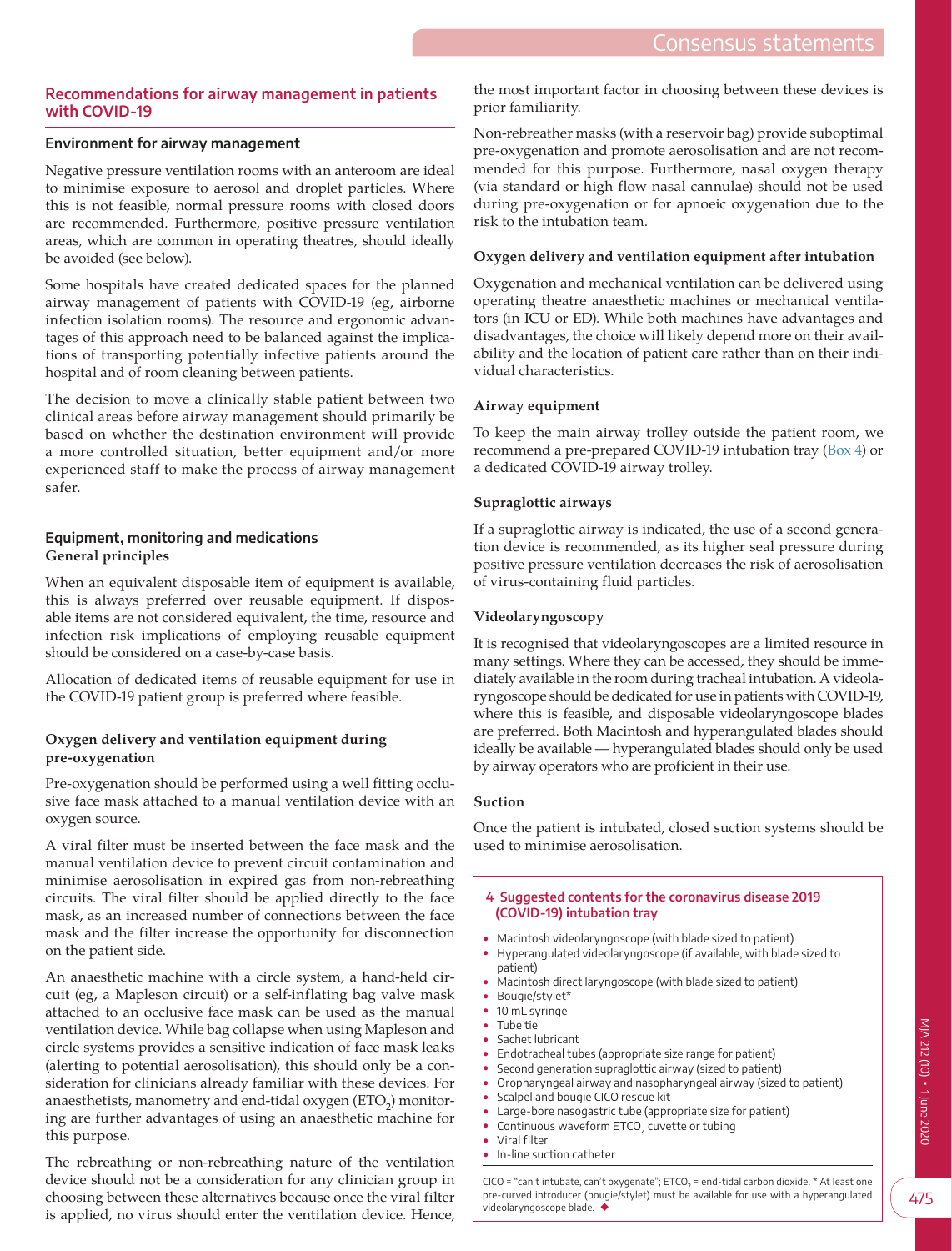# Consensus statements

#### **Additional information**

A cuff manometer should be available to measure tracheal tube cuff pressure in order to minimise leaks and the risk of aerosolisation.

Furthermore, the equipment ready outside the room should include a cardiac arrest trolley, an airway trolley and a bronchoscope.

#### **Intubation team**

When assembling a team for intubation, numbers should be limited — only those directly involved in the process of airway management should be in the room — and the most experienced staff should be included.

Consideration should be given to excluding staff who are vulnerable to infection from the airway team, such as staff who are older (aged > 60 years), immunosuppressed, pregnant, or who have serious comorbidities.

Clearly defined roles should be allocated [\(Box 5\)](#page-4-0) including:

• **an airway operator:** the most experienced or skilled airway clinician should perform upper airway interventions. This

may require calling for the assistance of another clinician (eg, a senior anaesthetist) within the hospital. If an anaesthetist is called, they should perform tracheal intubation, and all airway management decisions should be deferred to them;

- **an airway assistant:** this should be an experienced clinician who will pass airway equipment to the airway operator and help with bougie use and bag valve mask ventilation;
- **a team leader:** a second senior airway clinician should be included to coordinate the team, manage drugs, observe monitoring and provide airway help if emergency front-of-neck airway (eFONA) is required;
- **an in-room runner:** this team member is optional, depending on need — the number of team members in the room should always be minimised;
- **a door runner:** this team member, who should be placed in the anteroom or just outside the patient's room, should pass in any further equipment that may be needed in an emergency. This team member may also act as the "PPE spotter" (see below); and
- **an outside room runner:** this team member will pass equipment into the anteroom (dirty side) ([Box 5](#page-4-0)) or directly to the door runner if there is no anteroom.

Intubation teams may be employed by certain hospitals, but this would be at the discretion of individual institutions and dependent on the number of cases and staff resources. The use of intubation teams may improve familiarity, compliance and efficiency of processes around airway management in patients with COVID-19, including proper application and removal of PPE among the staff. Evidence for the benefit of this strategy is not yet available.

#### **Planning**

VIA 212 (10) • 1 June 2020 MJA 212 (10) ▪ 1 June 2020

early by a senior airway clinician and should be

clearly documented. In addition, an individualised airway management strategy should be formed, based on patient assessment and the skill mix of the team. This strategy should include plans for intubation and airway rescue via face mask, supraglottic airway and eFONA, with defined triggers for moving between each plan.

The ventilation plan should be discussed before intubation and may involve protective lung ventilation, use of high positive end expiratory pressure (PEEP), prone ventilation, and other strategies for refractory hypoxaemia, including consideration of extracorporeal membrane oxygenation.

#### **Communication**

When managing patients with COVID-19, clear communication is vital due to the risk of staff contamination, but it may be impeded by the use of a PPE. Therefore, it is important to do a prior briefing to share a mental model with the whole team before intubation. This briefing should include, but is not limited to, verbalising role allocation, checking equipment, discussing any anticipated challenges and determining the airway

<span id="page-4-0"></span>

476

Meticulous airway assessment should be performed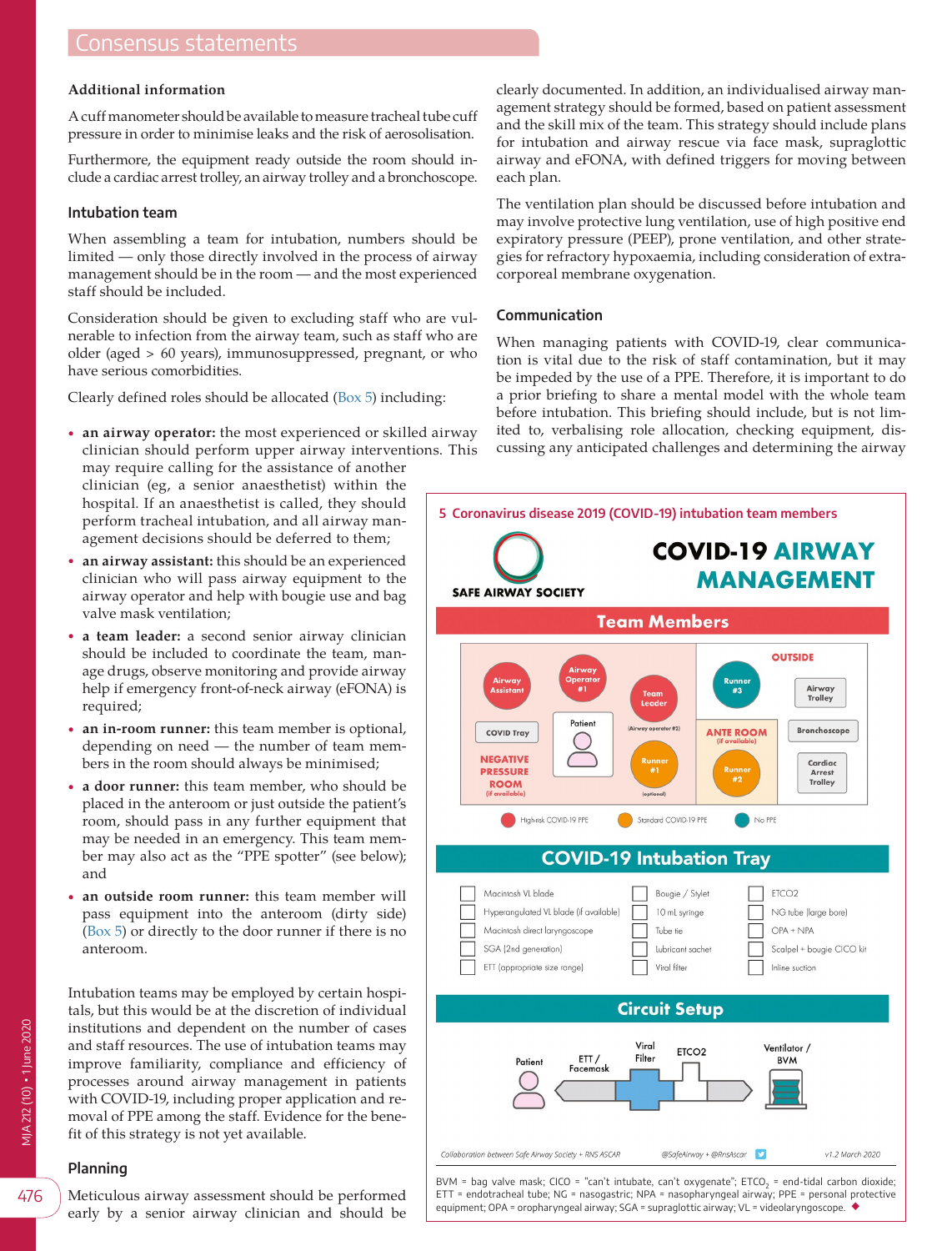management strategy, post-intubation plans, and PPE donning and doffing processes.

Team members should use clear, simple, concise language and they should raise their voice to be heard through the PPE. Moreover, it may be hard for the outside room runner to hear requests from inside the room; thus, if there is no audio communication system in place, a whiteboard and marker pen should be provided for each patient room.

Standardised language should be consistently employed; that is, it should be precisely defined, mutually understood and used to communicate key moments of situation awareness (critical language). $^{21}$  $^{21}$  $^{21}$  In addition, closed-loop communication and speaking up should be encouraged.

## **Cognitive aids**

The incidence of errors during airway management is known to increase under stress, even when experienced clinicians are involved. Task fixation, loss of situation awareness and impaired judgement may arise. $^{22}$  The use of resources to support the implementation of the airway strategy is particularly important in the COVID-19 patient group, where the challenges involved may consume significant cognitive bandwidth, even before airway management becomes difficult.

Using a "kit dump mat" may facilitate the preparation of equipment. Ideally, this mat should be specifically modified for patients with COVID-19. In addition, it is recommended to routinely use an intubation checklist, preferably specifically modified for patients with COVID-19 [\(Supporting Information](#page-9-6)). Furthermore, it is recommended to be familiar with and use a simple cognitive aid for airway rescue designed to be referred to in real-time during an evolving airway crisis.

#### **Personal protective equipment**

For the management of patients with COVID-19, a "buddy system" should be implemented. Therefore, all staff should ideally have donning and doffing of PPE individually guided by a specially trained and designated staff member acting as a "spotter" before entering the patient's room. This may help protect task-focused staff from PPE breaches and may help mitigate the stress experienced by the intubation team.

The type of PPE used by the airway operator, the airway assistant and the team leader, who may need to perform eFONA, should be guided by local health regulatory authorities. $^{23}$  At a minimum, it should include an impervious gown, a theatre hat, an N95 mask, a face shield and eye protection, and double gloves should also be considered. Clinicians requiring corrective eyewear should be cognisant of institutional policies for removing and cleaning it without self-contamination. Outer gloves (if used) should be removed carefully after airway management is completed. This level of PPE should also be worn for endotracheal tube repositioning or replacement, bronchoscopy, and percutaneous dilatational tracheostomy.

The PPE for the in-room runner and the door runner should include a gown, gloves, an N95 face mask and eye protection. No PPE should be worn by the outside room runner.

Infection control and staff safety should remain a top priority. Furthermore, hand hygiene processes and hospital and/or World Health Organization guidelines for both donning and doffing of PPE need to be vigilantly followed. $^{24}$  $^{24}$  $^{24}$ 

It is important to recognise that doffing is a high risk step for virus transmission to health care workers. Any exposed areas of skin (eg, neck) should be cleaned with hospital-grade antiviral wipes after doffing.

#### **Process for airway management**

Familiar, reliable techniques should be used to maximise first pass success, secure the airway rapidly and minimise risks to staff.

#### **Pre-oxygenation**

Limited experience with patients with COVID-19 has shown that rapid and profound desaturation may occur on induction of anaesthesia. Pre-oxygenation is therefore of particular importance.

In the period before the team enters the room to perform intubation, the patient's oxygen delivery should be maximised by placing the patient in a 45° head up position and they should remain in this position for pre-oxygenation.

Before the team enters the room, a critically ill patient with COVID-19 may be receiving high flow oxygen via nasal cannulae, a simple oxygen mask, or a non-rebreather mask with a reservoir bag. Due to the risks of aerosolisation, these devices should not be used for pre-oxygenation when the team is in position.

Furthermore, if the patient is receiving high flow oxygen, it should be turned off before removal of the face mask or nasal cannulae to minimise aerosolisation.

Pre-oxygenation should then be commenced immediately, using the best available face mask device, with a viral filter firmly applied directly to the mask and end-tidal carbon dioxide  $(ETCO<sub>2</sub>)$ in the system. Added connections on the patient side of the viral filter increase the opportunity for disconnection.

PEEP should be applied via a PEEP valve attached to a Mapleson C circuit, via a self-inflating bag valve mask, via an adjustable pressure-limiting valve on an anaesthetic machine, or via noninvasive ventilation.

A vice (V-E) grip is recommended to maximise the face mask seal and minimise gas leak after induction ([Box 6\)](#page-6-0). Moreover, it is suggested that patients with COVID-19 should be encouraged to remove all facial hair on admission, where feasible, so as to optimise face mask seal if airway management is required.

Continuous waveform capnography should be used if available. A triangular rather than a square  $ETCO<sub>2</sub>$  trace or a low numerical ETCO<sub>2</sub> value during pre-oxygenation may indicate a leak around the face mask and should prompt interventions to improve the seal.

To fully pre-oxygenate the patient, a minimum of 5 minutes of pre-oxygenation is recommended if ETO<sub>2</sub> is not available.

After neuromuscular blockade, patients with severe disease are likely to require manual ventilation to prevent profound oxygen desaturation. To minimise the risk of aerosolisation of airway secretions, this should be performed as a two-person technique, with the airway assistant gently squeezing the bag and adjusting the level of PEEP as required.

If non-invasive ventilation is used for pre-oxygenation, any perceived advantage over the technique outlined above should be balanced against increased complexity and risk of aerosolisation. A viral filter should be inserted between the face mask and the circuit, and the ventilator should be placed on standby before removing the mask.

The use of high flow nasal oxygen for apnoeic oxygenation during intubation is not recommended because of the risk to staff.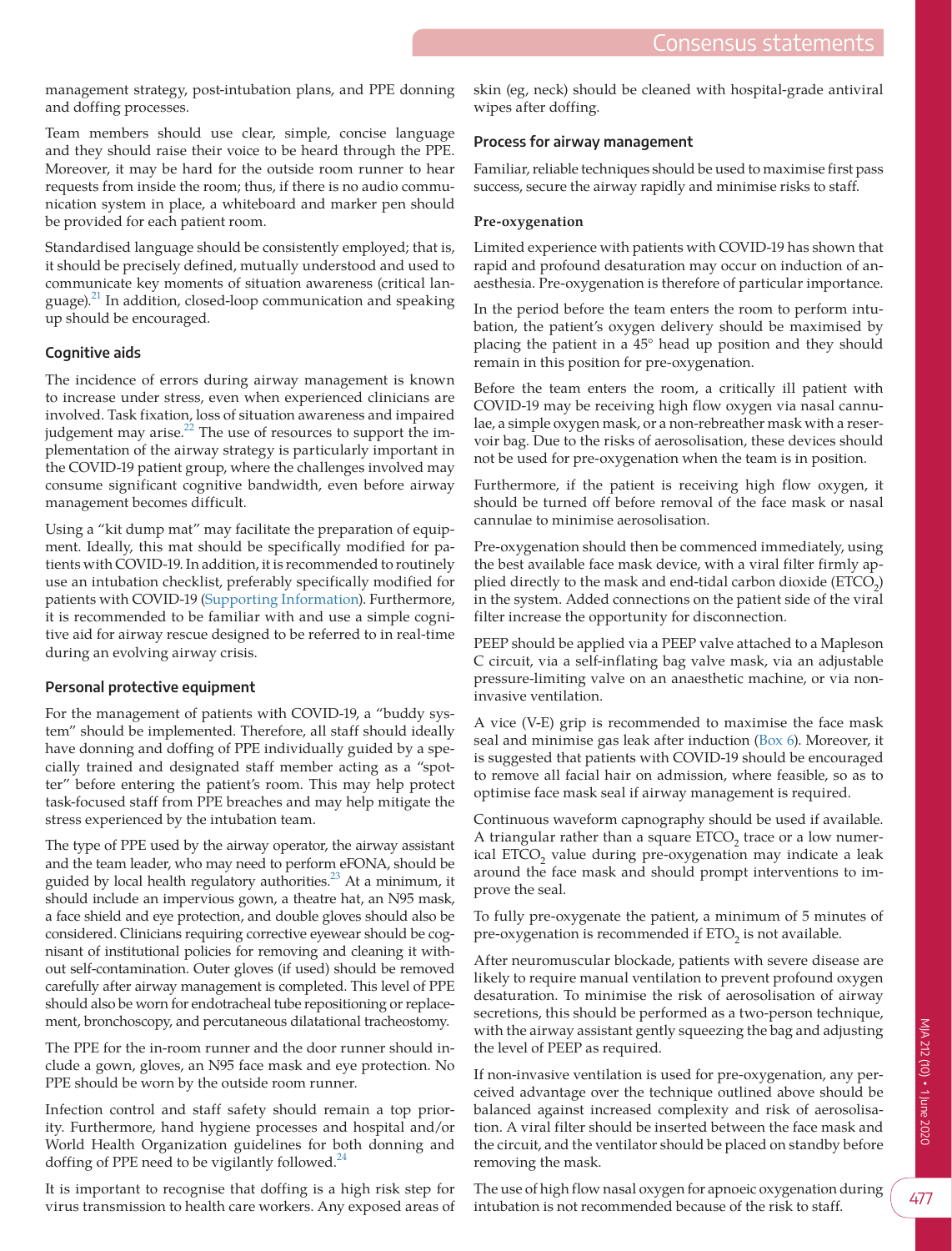<span id="page-6-0"></span>

## **Induction**

Rapid sequence intubation should be used as the default technique, unless concerns with airway difficulty make this inappropriate.

Initial neuromuscular blockade can be achieved with rocuronium (> 1.5 mg/kg ideal body weight) or suxamethonium (1.5 mg/kg total body weight). Generous dosing promotes rapid onset of deep neuromuscular blockade and minimises the risk of the patient coughing during airway instrumentation.

Palpating for the cricoid cartilage may inadvertently encourage clinicians to lean in closer to the patient's airway and, given its highly stimulating nature, it may precipitate coughing. In view of the limited evidence for its effectiveness, the risk–benefit of application of cricoid pressure should be carefully considered.

The time between administration of a neuromuscular blocking agent and laryngoscopy should be closely monitored to minimise the apnoea time, while ensuring adequate time is given for the neuromuscular blocking agent to take effect to avoid precipitating coughing. The extended duration of action of rocuronium potentially provides an advantage over suxamethonium in patients with COVID-19 by preventing coughing should attempts at airway management be prolonged.

It is discouraged to disconnect the viral filter from the ventilation device once the face mask has been removed from the patient to perform laryngoscopy. This has been proposed as a mechanism to avoid aerosolisation of virus-containing secretions on the patient side of the filter. However, teams under stress may fail to reconnect the viral filter after intubation, potentially allowing virally contaminated expired gas to be expelled into the room with ventilation.

#### **Intubation**

For clinicians proficient with its use, the routine use of a videolaryngoscope is recommended for the first attempt at intubation. In addition to a videolaryngoscope potentially contributing to first-pass success, visualising the larynx using the indirect (video screen) view, with the operator standing upright and elbow straight, maximises the distance between the airway operator's face and the patient. This should reduce the risk of viral transmission.

The choice between a Macintosh geometry and a hyperangulated videolaryngoscope blade should be made according to the skill set and clinical judgement of the airway operator. Care should be taken to place the tube to the correct depth the first time to minimise the need for subsequent cuff deflations. Once the tube is placed, the cuff should be inflated before positive pressure ventilation is attempted. The viral filter should be applied directly to the end of the tracheal tube, as increasing the number of connections between the filter and the tracheal tube increases opportunities for disconnection. The cuff pressure should be monitored with a cuff manometer to ensure an adequate seal.

#### **Airway rescue**

If airway management is challenging, standard airway rescue interventions should be applied where they do not conflict with the specific recommendations for managing patients with COVID-19. The use of a bronchoscope for asleep video-assisted fibre-optic intubation or for exchange of a supraglottic airway for a tracheal tube is not an aerosol-generating event when performed in a profoundly paralysed apnoeic patient without use of positive pressure ventilation or insufflation or suction via the bronchoscope port. Such techniques should only be implemented by clinicians familiar with their use, in accordance with their usual practice for airway rescue.

If rescue face mask ventilation is required, a vice (V-E) grip is recommended (the airway assistant is therefore required to squeeze the bag), and ventilation pressure should be minimised through ramping and/or early use of an oropharyngeal airway with low gas flows.

In a CICO situation, it is recommended to use a scalpel-bougie eFONA technique to minimise the risk of high pressure oxygen insufflation via a small-bore cannula. Contrary to usual practice, further attempts to deliver oxygen from above should not occur during the performance of eFONA to avoid aerosolisation of virus-containing fluids when the trachea is punctured.

#### **After intubation**

A nasogastric tube should be placed at the time of intubation to avoid further close contact with the airway. Unless single use, the laryngoscope blade should be bagged and sealed for sterilisation immediately after intubation, according to national standards. $^{25}$  $^{25}$  $^{25}$ 

The PPE should be removed as per local and WHO guidelines, using a PPE spotter and noting that there is more risk of contamination during doffing than donning. The PPE should be disposed of as per local policy.

Chest x-ray should usually be performed to confirm tube position, but it should be delayed until after central line insertion to minimise staff entries into the room.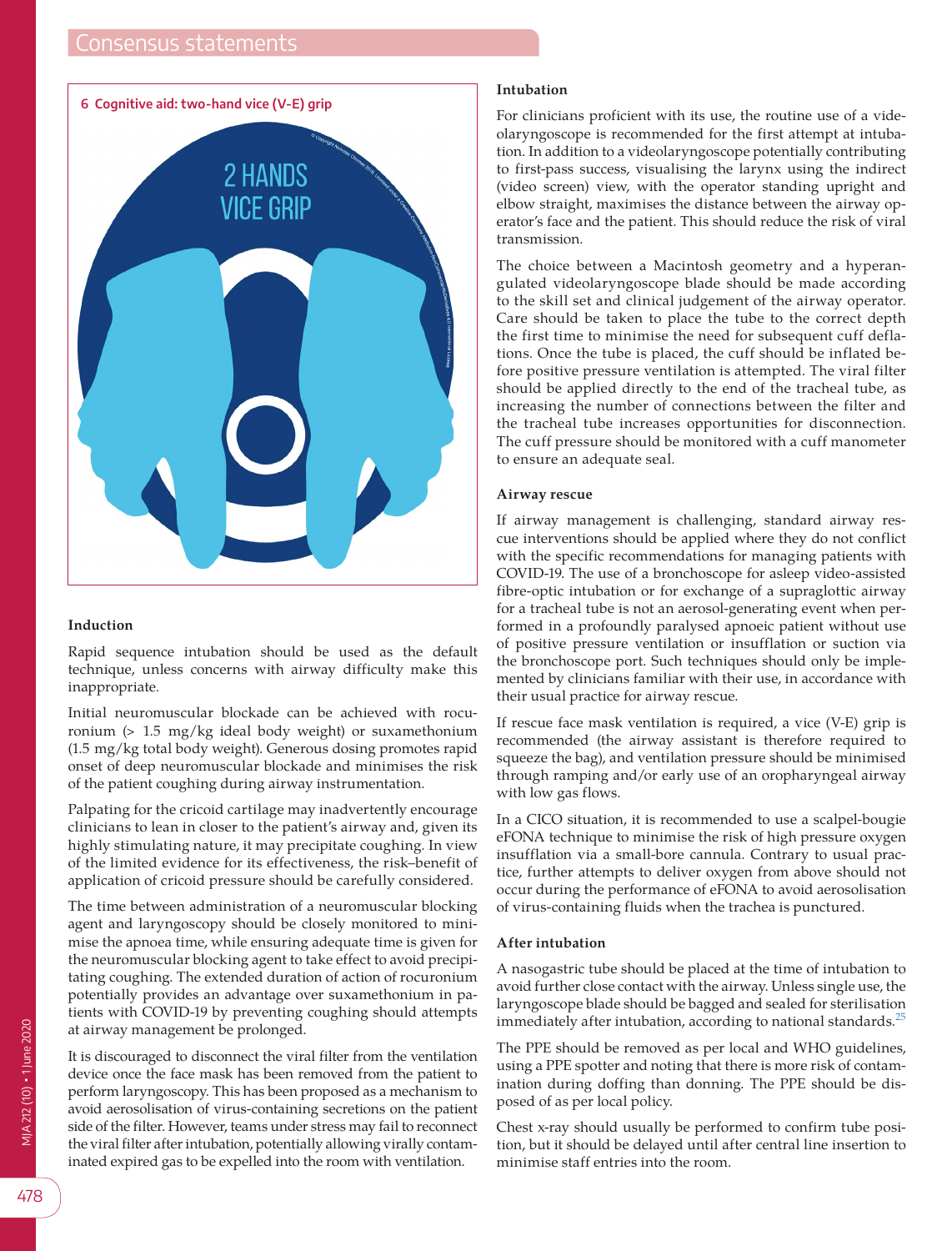A debrief should occur after every episode or airway management in this patient group to discuss lessons learned.

## **Extubation practices**

There are generic guidelines available for extubation<sup>26</sup> and they should be followed when they do not conflict with the special considerations for the extubation of patients with COVID-19 outlined below. Patients should ideally be non-infective before extubation, but this is likely to be unfeasible as resources are drained. However, when this is achievable, standard extubation procedures apply. In situations where a patient is still at risk of viral transmission, the following recommendations should be observed:

- patients should ideally be ready for extubation onto face mask;
- two staff members should perform the extubation;
- the same level of PPE should be worn for extubation as is worn by the airway operator, airway assistant and team leader during intubation;
- the patient should not be encouraged to cough;
- strategies to minimise coughing during extubation include the use of intravenous opioids, lidocaine or dexmedetomidine. Placement of plastic sheets over the patient's face during extubation, in case coughing occurs, has been proposed, but caution is advised with this approach as the risk of clinician self-contamination may be increased due to collection of viral-containing secretions on the plastic;
- a simple oxygen mask should be placed on the patient immediately after extubation to minimise aerosolisation from coughing; and
- oral suctioning may be performed, with care taken not to precipitate coughing.

## **Education**

Early, department-based interprofessional education is vital for all staff involved in the airway management of patients with COVID-19. Regular and repeated education, simulation-based education, and staff education on donning and doffing of PPE, accompanied by multimedia visual aids and supervised practice are strongly recommended.

## **Special contexts**

## **Immediate intensive care after intubation**

For ongoing mechanical ventilation, humidification of inspired gases can be achieved using a heat and moisture exchanger filter or a humidified circuit. If the latter is chosen, the viral filter used for tracheal intubation needs to be removed (due to the risk of waterlogging) during a planned disconnection. At the same time, an in-line suction catheter system can be inserted. In a planned disconnection, the ventilator should be placed on standby and the tube clamped before disconnection. Care should be taken when applying and removing a tube clamp, as this can lead to tube damage or dislodgement. Furthermore, care should also be taken to ensure ventilation is recommenced after reconnection.

In a dry circuit, a combined heat and moisture exchanger and viral filter can be left in place, but this means that nebulisers cannot be administered without breaking the circuit to place a nebuliser between the patient and the filter.

If the viral filter has been removed, the ventilator should be placed on standby for all circuit disconnections to minimise the

risks of aerosolisation. Great care should be taken that ventilation is recommenced after the circuit is reconnected.

## **Urgent surgery in patients with COVID-19**

Patients with COVID-19 who need urgent surgery will have COVID-19 as an incidental comorbidity, unrelated to their need for airway management, and may have only mild or asymptomatic COVID-19.

If surgery is non-urgent and can be delayed until the patient is non-infective, it should be deferred. If patients have suspected rather than confirmed COVID-19 and surgery is not time-critical, then testing to confirm or exclude COVID-19 will avoid wasting PPE. The ability of available testing to reliably exclude COVID-19 is crucial if implementing this step. The time frame beyond which urgency of surgery precludes such testing depends on the speed with which results can be provided at a given institution.

For surgery that cannot be deferred in the COVID-19 patient group, an operating theatre dedicated to patients with COVID-19 should be used. Regional anaesthesia avoids airway management, thus decreasing the potential for aerosolisation and risk of transmission. It is important to avoid sedation to decrease the need for supplementary oxygen and to minimise the risk of precipitating unplanned airway management. Furthermore, clinicians should maintain a safe minimum distance from the patient's airway and implement standard droplet or contact precautions for both the anaesthetist and the patient. If a patient is unlikely to tolerate regional anaesthesia without significant sedation, the risk of precipitating unplanned airway management must be balanced against the risk of proceeding immediately to general anaesthesia. It is encouraged to create expert regional anaesthesia teams to assess the potential for surgery to be conducted using regional techniques and to maximise their success.

If general anaesthesia is required, airway management in patients with COVID-19 presenting for urgent surgery should follow the same principles outlined above, with particular attention to the following issues:

- positive pressure room ventilation should be disabled and converted to negative (ideally) or neutral pressure;
- when positive pressure room ventilation cannot be disabled, any neutral pressure anterooms should be regarded as dirty afterwards;
- the number of air exchanges per hour should be maximised; and
- early consultation with the engineering department about the best way to optimise theatre ventilation is advised.

All staff should enter the operating theatre via an anteroom using this as an airlock, without opening the inner and outer doors at the same time. Once the patient is inside, the doors to the operating theatre should be obstructed or locked and appropriately signed to prevent them from inadvertently being opened.

As there is little evidence to inform best practice, the choice of anaesthetic technique and airway type (face mask, supraglottic airway, tracheal tube) should primarily be based on the same principles as those for patients without COVID-19. It is important to note that, when general anaesthesia is required, the use of neuromuscular blocking agents (according to the principles outlined above) ensures apnoea and prevention of coughing during airway interventions, thereby minimising the risk of aerosol generation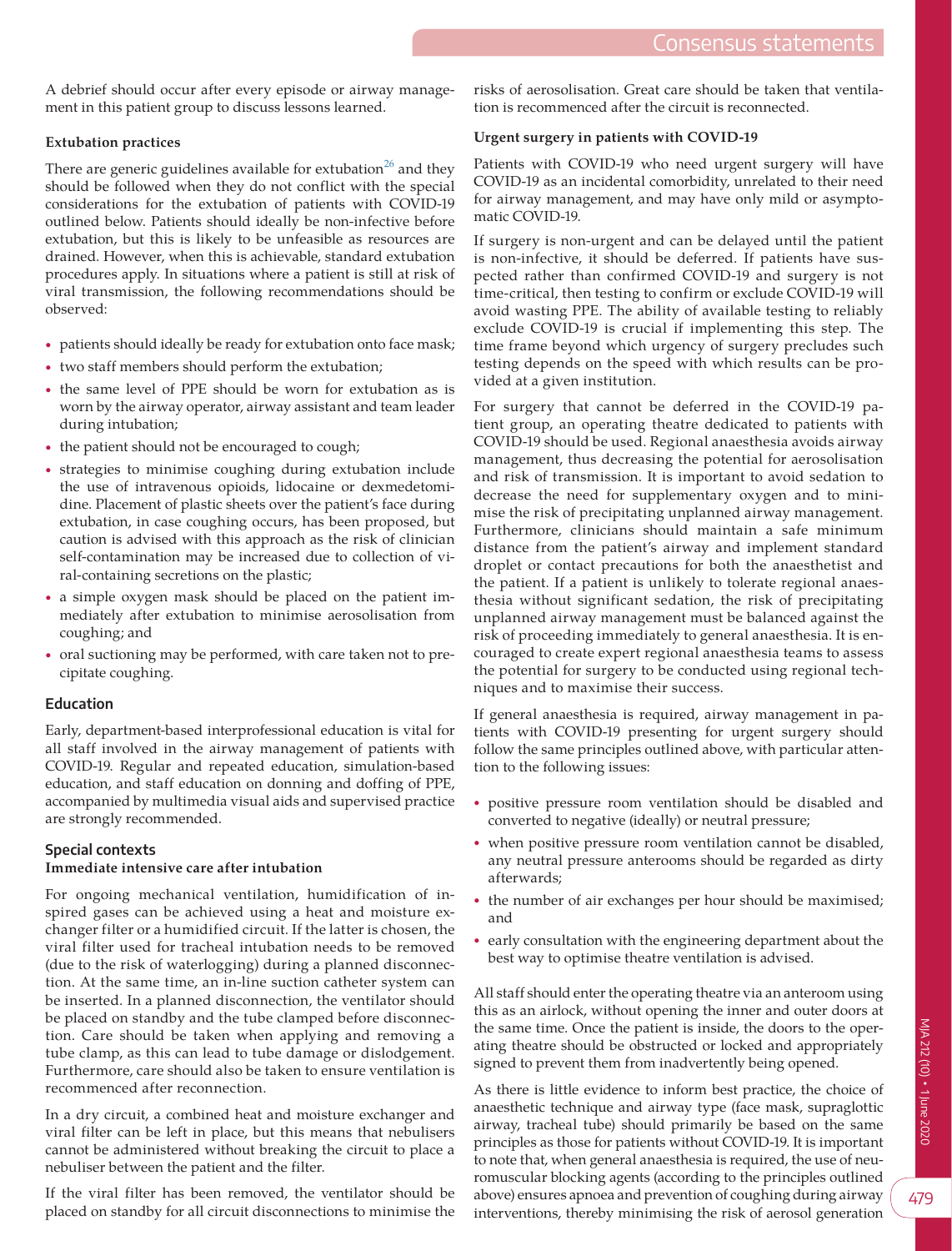# Consensus statements

while the airway management team is in close proximity to the patient's airway. Furthermore, it should be considered that intubation maximises the seal around the airway, limiting aerosol generation with positive pressure ventilation. In a patient not at risk of aspiration, deep extubation may be considered — other strategies to minimise coughing are described in the "Extubation practices" section above. Moreover, positive pressure ventilation with a face mask or supraglottic airway should be avoided due to the risk of aerosol generation with a suboptimal seal.

As discussed above, staff not immediately involved with airway management, including surgical staff, should not enter the operating theatre until after the airway has been secured. Once the airway is secured, sufficient time should be allowed for any aerosols generated to disperse before other staff enter the operating theatre. The time required for this will depend on the air exchange rate in the operating theatre. This may not be possible when initiation of surgery is time-critical.

All staff in the operating theatre during and after airway management (even after the elapsed time) should wear aerosolprotective PPE.

The patient should recover in the operating theatre to avoid exposure to other patients and staff.

#### **Unplanned and pre-hospital airway management**

Unplanned and pre-hospital airway management presents great risk to staff, especially during cardiac arrest. Devising management protocols that minimise time to commencement of external cardiac compressions while ensuring that staff are appropriately protected from viral exposure is extremely challenging. Some guidelines have already been suggested in the United Kingdom. $^{27}$  $^{27}$  $^{27}$  We recommend the following principles:

- cardiac compressions should not commence until the responsible staff are in aerosol-protective PPE — processes must be put in place to ensure appropriate PPE is rapidly allocated to staff at inpatient cardiac arrest calls (and pre-hospital sites);
- the number of people in the room should be kept to a minimum at all times and no one should be allowed in the room without aerosol-protective PPE;
- steps must be taken to protect first responders from exposure to aerosols and droplets during external cardiac compressions;
- compression-only cardiopulmonary resuscitation is advocated until the airway has been secured with a viral filter in place;
- early tracheal intubation should be performed by a skilled airway operator;
- before intubation, first responders should only use the airway techniques in which they have experience;
- supraglottic airway placement is likely a better option than face mask ventilation due to less aerosolisation, if immediate intubation is not possible;
- face mask application and positive pressure ventilation should be avoided wherever possible, especially during cardiac compressions; and
- clinicians should avoid close contact with the patient's mouth at any time (eg, do not listen for breathing).

#### **Conclusion**

The Safe Airway Society principles of airway management and tracheal intubation specific to the COVID-19 adult patient group were developed after expert consultation and review of the available literature. This consensus statement recommends safe, simple, familiar, reliable and robust practices that should be adopted for all episodes of airway management for patients with COVID-19. Accompanying cognitive aids have been released to promote early education of all airway clinicians in Australia and New Zealand.

**Acknowledgements:** We thank Tim Cook for allowing us to consult the Royal College of Anaesthetists COVID-19 airway management principles in development during the preparation of this statement. We also thank Louise Ellard for allowing us to consult the Austin Health's COVID-19 intubation guidelines during the preparation of this statement, and Dan Zeloof, Dan Moi, Jessie Maulder and Dush Iyer for their work on the graphics. Free, open access resources to accompany this article can be found at [www.safeairwaysociety.org/covid19](http://www.safeairwaysociety.org/covid19).

**Competing interests:** No relevant disclosures.

**Provenance:** Not commissioned; externally peer reviewed. ■

© 2020 AMPCo Pty Ltd

- <span id="page-8-0"></span> **1** Huang C, Wang Y, Li X, et al. Clinical features of patients infected with 2019 novel coronavirus in Wuhan, China. Lancet 2020; 395: 497–506.
- <span id="page-8-1"></span> **2** Chen N, Zhou M, Dong X, et al. Epidemiological and clinical characteristics of 99 cases of 2019 novel coronavirus pneumonia in Wuhan, China: a descriptive study. Lancet 2020; 395: 507–513.
- **3** Wu Z, McGoogan JM. Characteristics of and important lessons from the coronavirus disease 2019 (COVID-19) outbreak in China: summary of a report of 72 314 cases from the Chinese Center for Disease Control and Prevention. JAMA 2020; [https://doi.org/10.1001/jama.2020.2648.](https://doi.org/10.1001/jama.2020.2648) [Epub ahead of print]
- <span id="page-8-2"></span> **4** Centers for Disease Control and Prevention. Environmental cleaning and disinfection recommendations: interim recommendations for US households with suspected/confirmed coronavirus disease 2019 (COVID-19). Georgia, GA: CDC, 2020. [https://www.cdc.gov/coronaviru](https://www.cdc.gov/coronavirus/2019-ncov/community/home/cleaning-disinfection.html) [s/2019-ncov/community/home/cleaning-disin](https://www.cdc.gov/coronavirus/2019-ncov/community/home/cleaning-disinfection.html) [fection.html](https://www.cdc.gov/coronavirus/2019-ncov/community/home/cleaning-disinfection.html) (viewed Mar 2020).
- <span id="page-8-3"></span> **5** Wolff MH, Sattar SA, Adegbunrin O, Tetro J. Environmental survival and microbicide

inactivation of coronaviruses. In: Schmidt A, Weber O, Wolff MH editors. Coronaviruses with special emphasis on first insights concerning SARS. Germany: Birkhäuser Basel, 2005: 201–212.

- **6** Casanova LM, Jeon S, Rutala WA, et al. Effects of air temperature and relative humidity on coronavirus survival on surfaces. Appl Environ Microbiol 2010; 76: 2712–2717.
- **7** van Doremalen N, Bushmaker T, Morris DH, et al. Aerosol and surface stability of SARS-CoV-2 as compared with SARS-CoV-1. N Engl J Med 2020; [https://doi.org/10.1056/nejmc2004973.](https://doi.org/10.1056/nejmc2004973) [Epub ahead of print]
- **8** Yu IT, Qiu H, Tse LA, Wong TW. Severe acute respiratory syndrome beyond Amoy Gardens: completing the incomplete legacy. Clin Infect Dis 2014; 58: 683–686.
- <span id="page-8-4"></span> **9** Parodi SM, Liu VX. From containment to mitigation of COVID-19 in the US. JAMA 2020; <https://doi.org/10.1001/jama.2020.3882>. [Epub ahead of print]
- <span id="page-8-5"></span>**10** Public Health England. High consequence infectious diseases (HCID). London: Crown,

2020. [https://www.gov.uk/guidance/high-conse](https://www.gov.uk/guidance/high-consequence-infectious-diseases-hcid) [quence-infectious-diseases-hcid](https://www.gov.uk/guidance/high-consequence-infectious-diseases-hcid) (viewed Mar 2020).

- <span id="page-8-6"></span>**11** Australian and New Zealand Intensive Care Society. COVID-19 guidelines. Melbourne: ANZICS, 2020. [https://www.anzics.com.au/](https://www.anzics.com.au/wp-content/uploads/2020/03/ANZICS-COVID-19-Guidelines-Version-1.pdf) [wp-content/uploads/2020/03/ANZICS-COVID-](https://www.anzics.com.au/wp-content/uploads/2020/03/ANZICS-COVID-19-Guidelines-Version-1.pdf)[19-Guidelines-Version-1.pdf](https://www.anzics.com.au/wp-content/uploads/2020/03/ANZICS-COVID-19-Guidelines-Version-1.pdf) (viewed Mar 2020).
- <span id="page-8-7"></span>**12** Wax RS, Christian MD. Practical recommendations for critical care and anesthesiology teams caring for novel coronavirus (2019-nCoV) patients. Can J Anaesth 2020; [https://doi.org/10.1007/s12630-020-](https://doi.org/10.1007/s12630-020-01591-x) [01591-x.](https://doi.org/10.1007/s12630-020-01591-x) [Epub ahead of print]
- <span id="page-8-8"></span>**13** Hui DS, Chow BK, Lo T, et al. Exhaled air dispersion during high-flow nasal cannula therapy versus CPAP via different masks. Eur Respir J 2019; 53: 1802339.
- **14** Kotoda M, Hishiyama S, Mitsui K, et al. Assessment of the potential for pathogen dispersal during high-flow nasal therapy. J Hosp Infect 2019; [https://doi.org/10.1016/j.](https://doi.org/10.1016/j.jhin.2019.11.010) [jhin.2019.11.010.](https://doi.org/10.1016/j.jhin.2019.11.010) [Epub ahead of print]

480